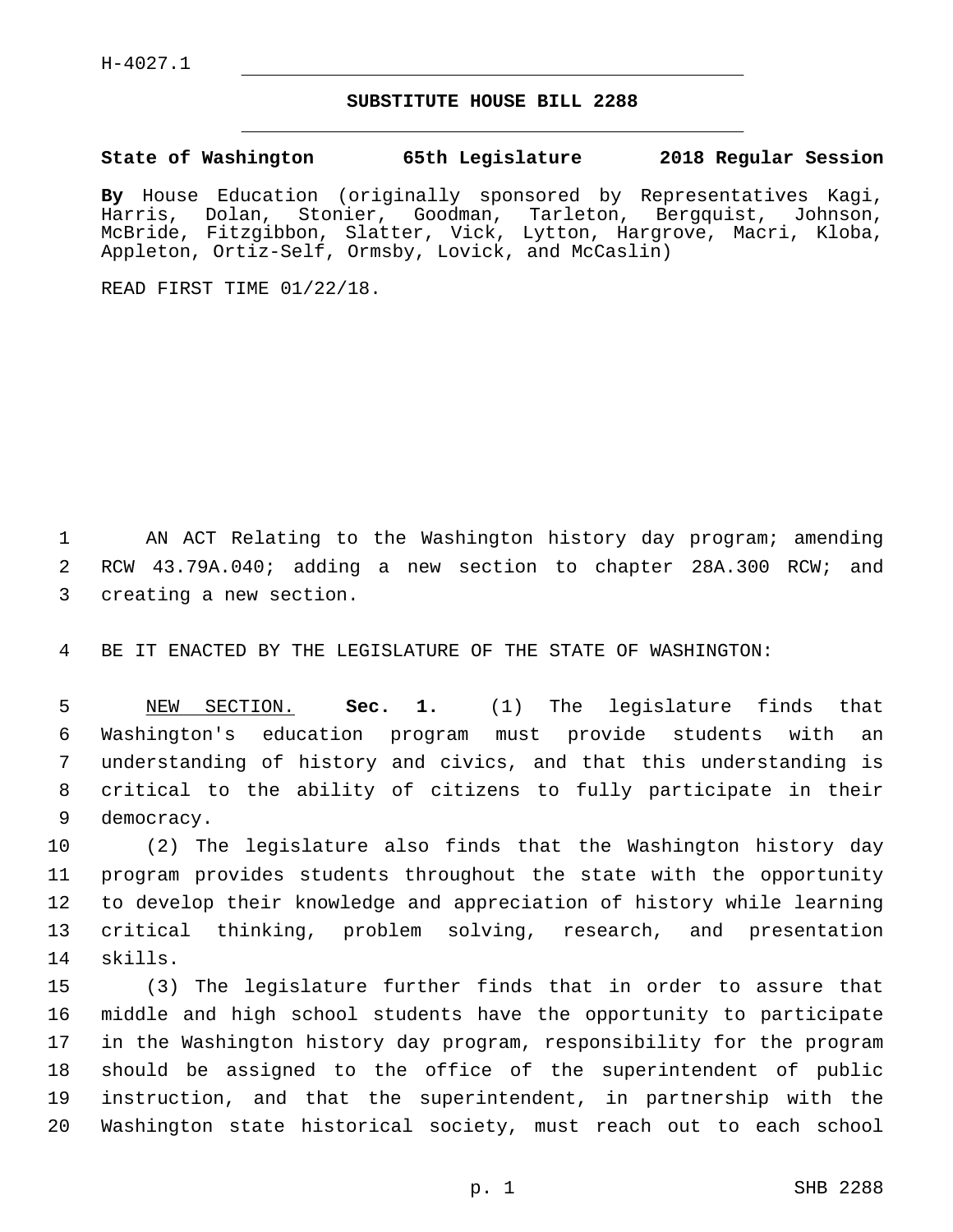district to provide students with the opportunity to engage in project-based learning focused on Washington state history.

 NEW SECTION. **Sec. 2.** A new section is added to chapter 28A.300 4 RCW to read as follows:

 (1)(a) Effective July 1, 2018, responsibility for administering the Washington history day program is transferred from the Washington state historical society to the office of the superintendent of public instruction. In accordance with this subsection (1)(a), and subject to funds appropriated for this specific purpose, the office of the superintendent of public instruction is responsible for the administration and coordination of the Washington history day program, a program affiliated with the national history day organization, including providing necessary staff support.

 (b) Subject to the requirements and limits of (a) of this subsection, the Washington history day program must be operated as a partnership between the office of the superintendent of public instruction, the Washington state historical society, and private parties interested in providing funding and in-kind support for the program. The Washington state historical society must, in coordination with the office of the superintendent of public instruction, promote the program and provide access and support for students who are conducting primary and secondary research of historical Washington state documents and commentary.

 (2) The Washington history day account is created in the custody of the state treasurer. In collaboration with private and philanthropic partners, private matching funds will be procured to support Washington history day. All receipts from gifts, grants, or endowments from public or private sources must be deposited into the account. Expenditures from the account may be used only for the Washington history day program. Only the superintendent of public instruction or the superintendent's designee may authorize expenditures from the account. The account is subject to allotment procedures under chapter 43.88 RCW, but an appropriation is not 34 required for expenditures.

 **Sec. 3.** RCW 43.79A.040 and 2017 3rd sp.s. c 5 s 89 are each 36 amended to read as follows:

 (1) Money in the treasurer's trust fund may be deposited, invested, and reinvested by the state treasurer in accordance with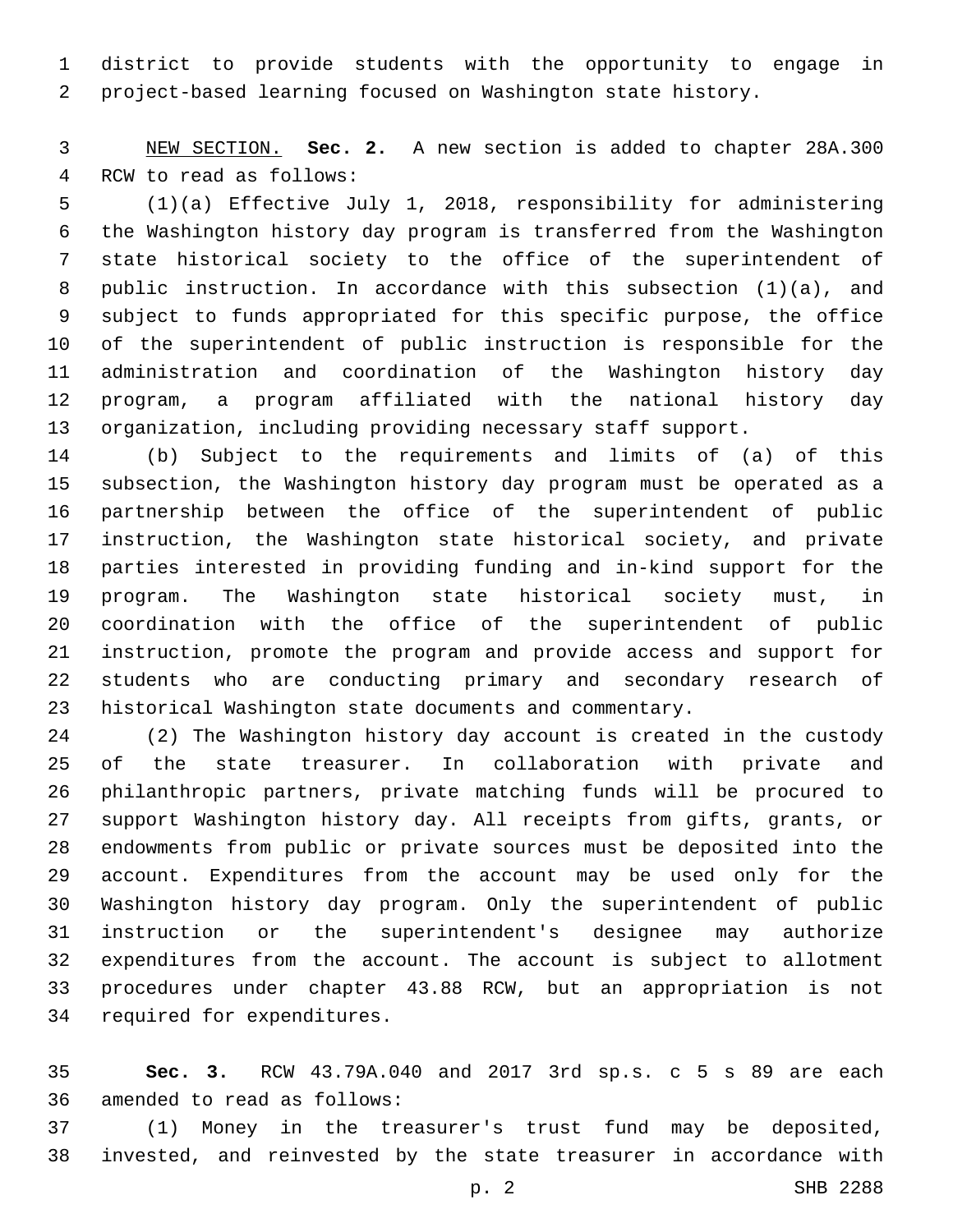RCW 43.84.080 in the same manner and to the same extent as if the money were in the state treasury, and may be commingled with moneys in the state treasury for cash management and cash balance purposes.

 (2) All income received from investment of the treasurer's trust fund must be set aside in an account in the treasury trust fund to be 6 known as the investment income account.

 (3) The investment income account may be utilized for the payment of purchased banking services on behalf of treasurer's trust funds including, but not limited to, depository, safekeeping, and disbursement functions for the state treasurer or affected state agencies. The investment income account is subject in all respects to chapter 43.88 RCW, but no appropriation is required for payments to financial institutions. Payments must occur prior to distribution of earnings set forth in subsection (4) of this section.

 (4)(a) Monthly, the state treasurer must distribute the earnings credited to the investment income account to the state general fund except under (b), (c), and (d) of this subsection.

 (b) The following accounts and funds must receive their proportionate share of earnings based upon each account's or fund's average daily balance for the period: The 24/7 sobriety account, the Washington promise scholarship account, the Gina Grant Bull memorial legislative page scholarship account, the Washington advanced college tuition payment program account, the Washington college savings program account, the accessible communities account, the Washington achieving a better life experience program account, the community and technical college innovation account, the agricultural local fund, the American Indian scholarship endowment fund, the foster care scholarship endowment fund, the foster care endowed scholarship trust fund, the contract harvesting revolving account, the Washington state combined fund drive account, the commemorative works account, the county enhanced 911 excise tax account, the toll collection account, the developmental disabilities endowment trust fund, the energy account, the fair fund, the family and medical leave insurance account, the food animal veterinarian conditional scholarship account, the forest health revolving account, the fruit and vegetable inspection account, the future teachers conditional scholarship account, the game farm alternative account, the GET ready for math and science scholarship account, the Washington global health technologies and product development account, the grain inspection revolving fund, the Washington history day account, the industrial